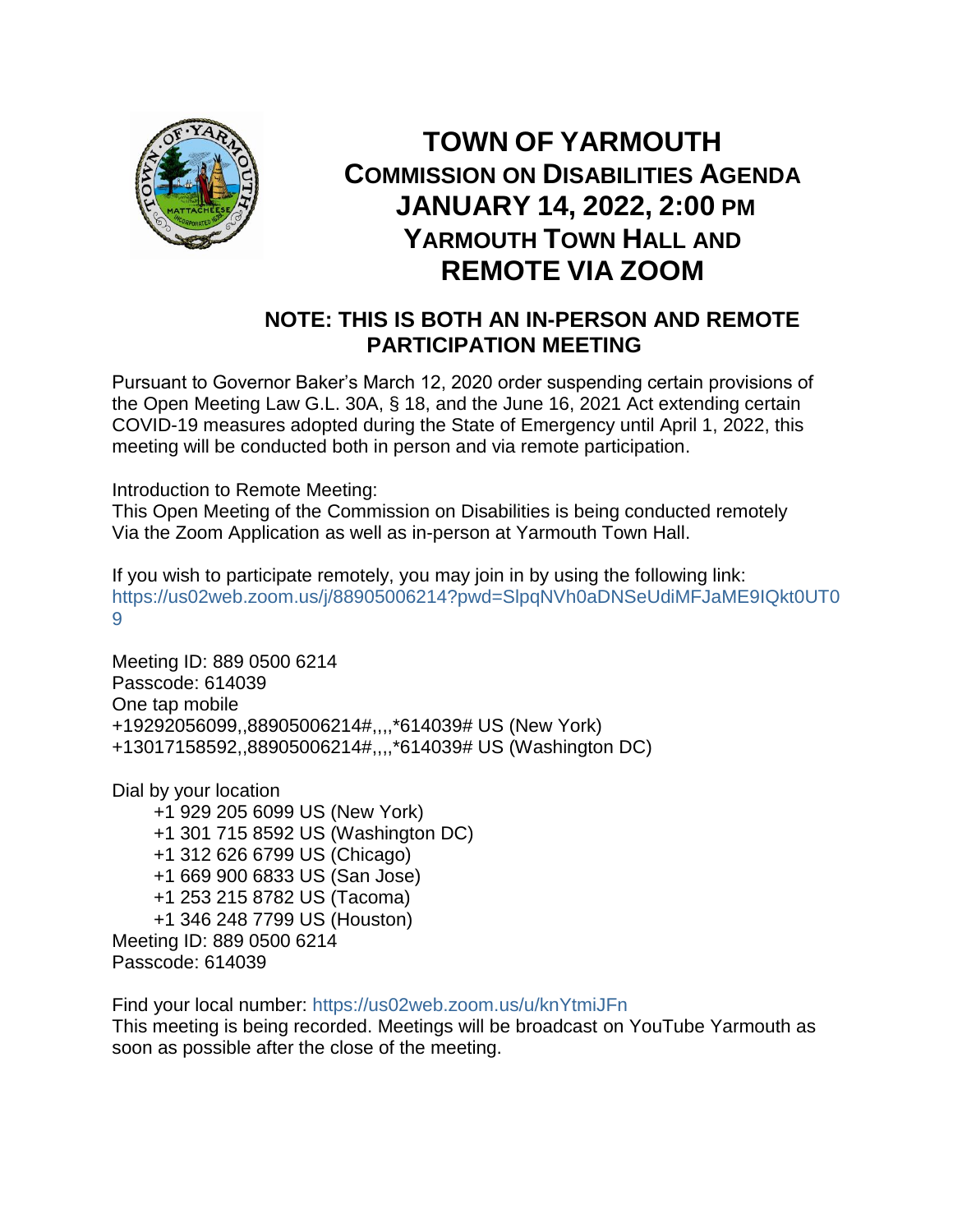## **TOWN OF YARMOUTH COMMISSION ON DISABILITIES AGENDA JANUARY 14, 2022, 2:00 PM YARMOUTH TOWN HALL AND REMOTE VIA ZOOM**

- 1. Meeting Call to Order and Welcome Good afternoon, this is David Botting and I am calling this meeting of the Yarmouth Commission on Disabilities to order.
- 2. Open Meeting Law: Remote Participation Meeting

Pursuant to Governor Baker's March 12, 2020 order suspending certain provisions of the Open Meeting Law G.L. 30A, § 18, and the June 16, 2021 Act extending certain COVID-19 measures adopted during the State of Emergency until April 1, 2022, this meeting will be conducted both in person and via remote participation.

This Open Meeting of the Commission on Disabilities is being conducted remotely via the Zoom Application as well as in-person at Yarmouth Town Hall.

3. Meeting Ground Rules

We are now turning to the first item on the agenda. Before we do so, permit me to cover some ground rules for effective and clear conduct of our business and to ensure accurate meeting minutes;

- As Chair, I will introduce each speaker on the agenda.
- If you are participating remotely, please remember to unmute your microphone and face the microphone on your computer when you are recognized to speak so you can be heard clearly.
- Please remember to mute the mic on the Zoom app or mobile phone when you are not speaking.
- When a participant wishes to interject a question or comment, please wave your hand, physically or remotely, and ask to be recognized..
- We will now proceed with the meeting.
- 4. Member Roll Call/Confirming Member Access:

As a preliminary matter, I will confirm for the record the members and staff present and they can hear me.

- Members, when I call your name, please respond in the affirmative. Dave Botting, Chair; Gail Charette, Vice-Chair; Evelyn Beal, Clerk; Drew Krauss, Sharon Ladley, Jody Warner, Jean Boyle
- Staff, when I call your name, please respond in the affirmative. Staff Roll Call: Sarah O'Reilly, Director of Human Resources; Kevin Lennon, Deputy Police Chief; Mark Grylls, Director of Inspectional Services
- Guest introductions